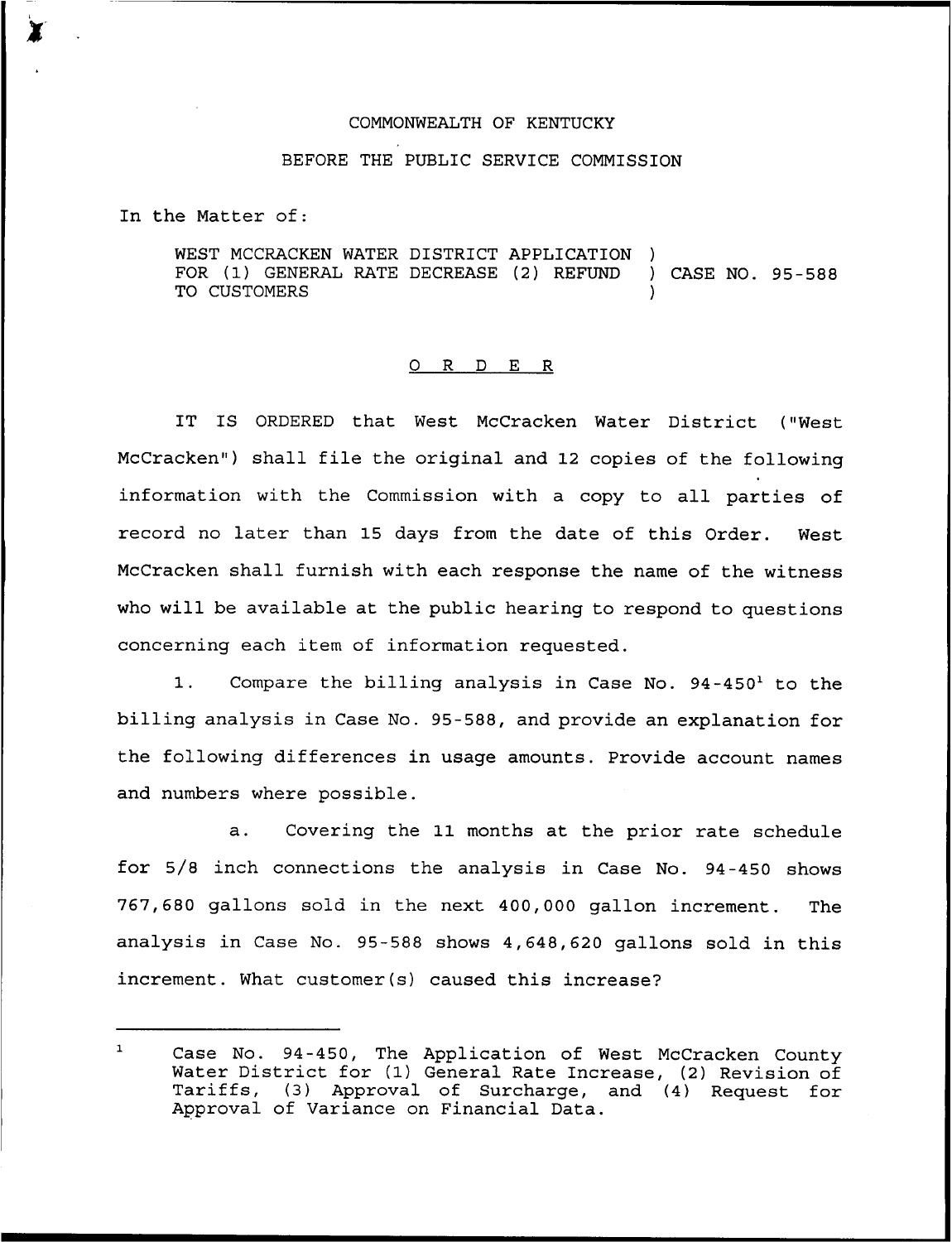b. The analysis in Case No. 94-450 shows <sup>0</sup> usage for the over 500,000 gallon increment, and in Case No. 95-588 1,751,150 gallons are shown as sold in the same increment. What customer(s) caused this increase?

c. The one inch connections in the billing analysis for Case No. 94-450 shows <sup>60</sup> bills and 681,010 gallons sold while the analysis for Case No. 95-588 shows <sup>44</sup> bills and 1,090,970 gallons sold. Information filed in this case shows three customers with a one inch connection. Explain these differences in number of bills and usage.

d. The two inch connections in the analysis for Case No. 94-450 shows 455,820 gallons sold and in Case No. 95-588 1,063,320 gallons sold. What customer(s) caused this increase?

e. The three inch connections in the analysis for Case No. 94-450 shows <sup>24</sup> bills rendered and 15,427,602 gallons sold, and. the analysis in Case No. 95-588 shows <sup>24</sup> bills rendered and 25,539,300 gallons sold. What customer(s) caused this increase'?

f, The four inch connections in the analysis for Case No. 94-450 shows 6,776,000 gallons sold and in Case No. 95-588 the analysis shows 1,886,000 gallons sold. What customer(s) caused this decrease?

2. In West McCracken's application <sup>a</sup> section titled "Notes" refers to two, 2-inch meters. What information was supplied by the customers to determine their usage?

 $-2-$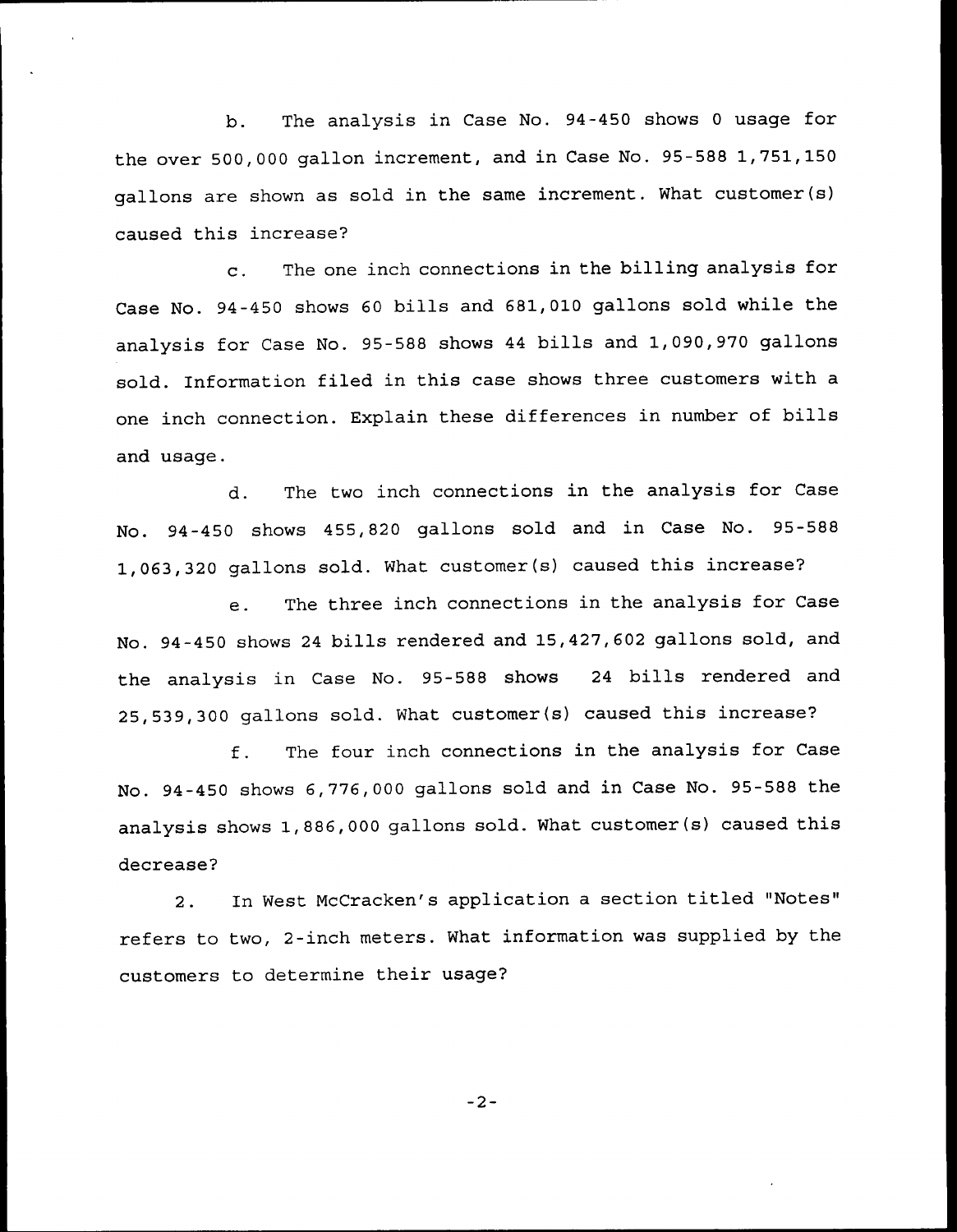3. Minimum bills, which allow for a certain usage amount, were replaced in Case No. 94-450 by a customer charge. Why are mobile home parks not charged a customer charge?

4. With regard to Lockheed Martin:

a. Is Lockheed Martin also known as Martin Marietta?

b. Explain the district's arrangement with Lockheed Martin to pay the water bill for approximately 100 5/8 inch connections. Has this arrangement been approved by the Commission? When did the arrangement occur? Provide copies of all agreements with Lockheed Martin.

c. Do these customers have individual meters? If so, are the meters maintained by the district?

 $d$ . Is Lockheed Martin served by a master meter? If so, what size is the meter?

 $e<sub>1</sub>$ How is the monthly water bill for these customers calculated'

 $f$ . Where in the billing analysis is Lockheed Martin's usage shown?

5. Provide a detailed job description for each employee and their annual salary.

6. Refer to Table <sup>5</sup> of the application.

a. Provide the district's justification for basing total depreciation allocated to the customer charge on the percentage of meters, services and hydrants to total depreciation.

b. Provide any studies used in support of this methodology.

 $-3-$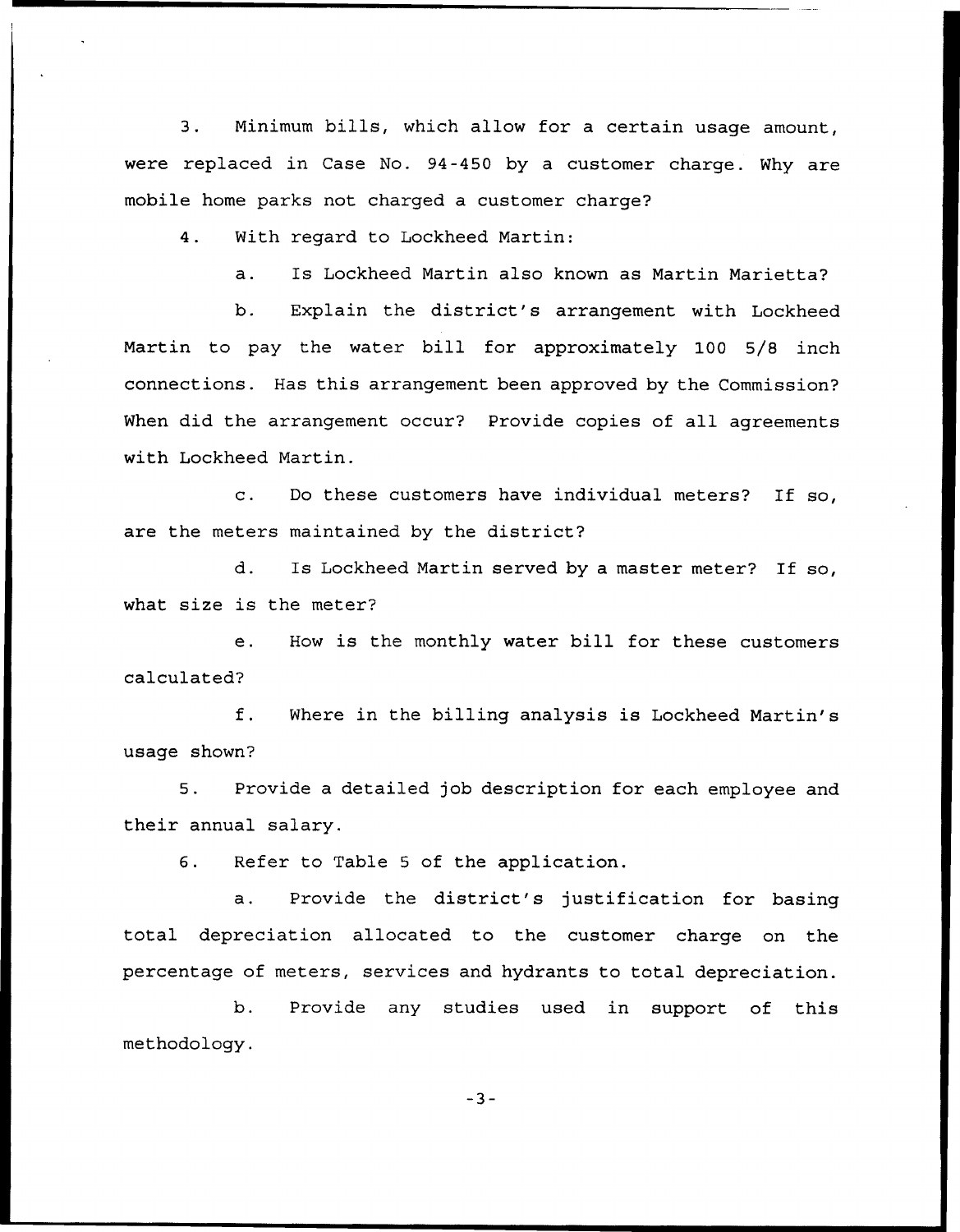c. Does the depreciation allocated to the customer charge include total depreciation on meters, hydrants and services? Explain.

In West McCracken's rate analysis in this case, what is 7. the amount of debt service allocated to the customer charge? Explain.

8. In West McCracken's rate analysis in this case, what is the amount of plant value allocated to the customer charge? Explain.

9. Refer to the district's response to Item 1 of the Commission's February 20, 1996 Order. In the minutes dated January 10, 1996, a notation was made regarding the discontinuance of health insurance with the John Alden Company. Is a health insurance policy currently in effect for district employees? If yes, is \$551.37 the correct monthly premium for this coverage (as shown in Attachment 12)?

10. Refer to West McCracken's response to Item 7(b} of the Commission's February 20, 1996 Order. Explain how West McCracken determined that the invoices listed were items that should be capitalized instead of being recorded as maintenance and repair expenses.

11. Refer to West McCracken's response to Item 8(a) of the Commission's February 20, 1996 Order. Provide a detailed schedule, including vendor, date and amount of invoice, date and amount paid, and description of expense for each capitalized item that was excluded from test-year operation and maintenance expenses.

 $-4-$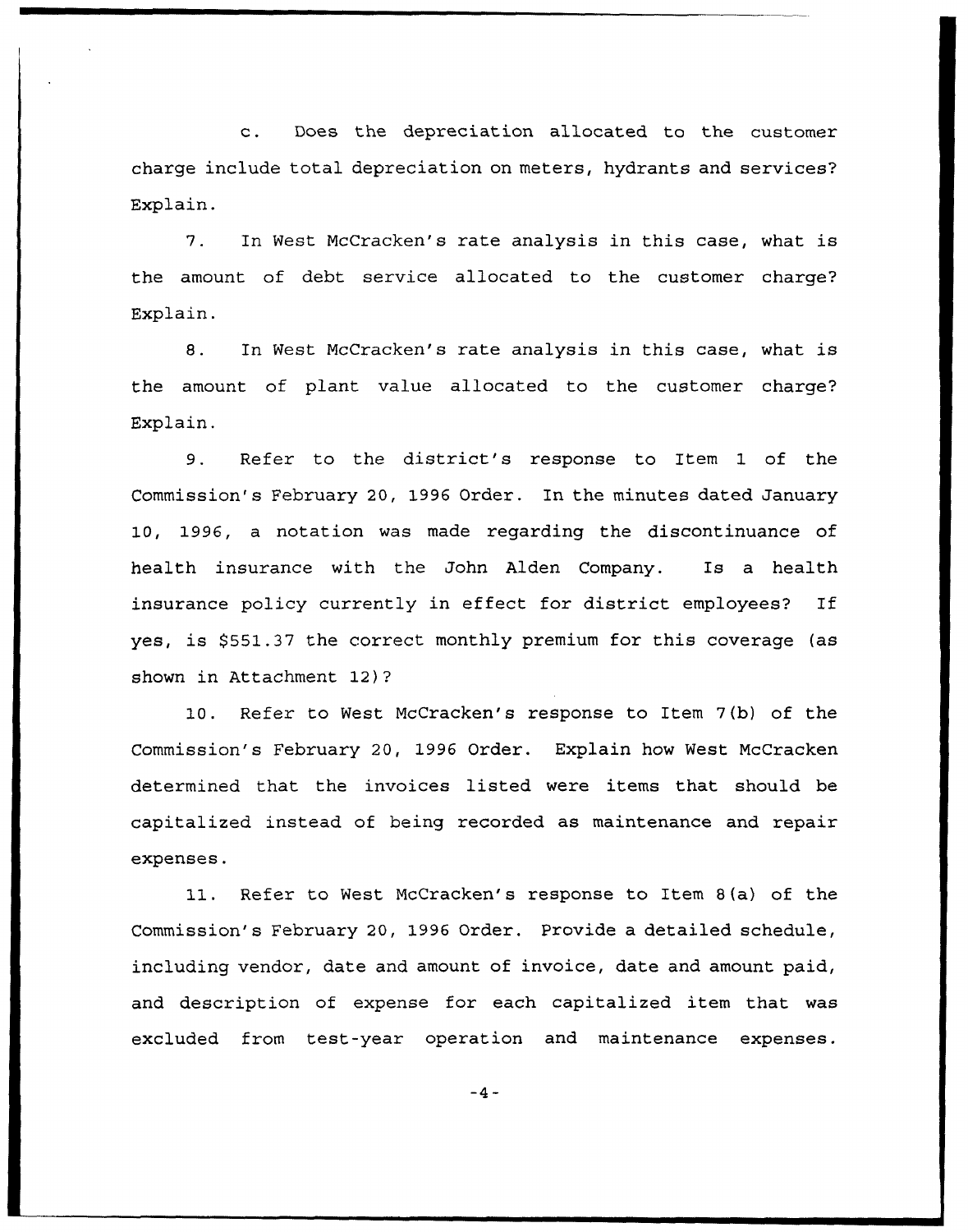Indicate those items which were capitalized by the district's auditors.

12. Refer to West McCracken's response to Item 8(c) of the Commission's February 20, 1996 Order. Explain the derivation of the opening account balance of \$266.

13. Refer to West McCracken's response to Item <sup>9</sup> of the Commission's February 20, 1996 Order. Based on the bank statements submitted as Attachment 8, Nest McCracken's interest income for the test year was  $$284.76$  from account 000-1353-6 and  $$1,754.27$  from account 031-2607-2, or a total of \$2,039.03. Reconcile this amount with the interest income of  $$1,601$  shown on Table I of the application.

14. Identify the bank account (by name and number) that monies for each of the following accounts are deposited to: meter deposits, depreciation, bond, customer escrow, operation and maintenance reserve, and operation and maintenance.

15. Refer to Nest McCracken's response to Item 10 of the Commission's February 20, 1996 Order. Provide a summary schedule showing the sources of income which make up test-year other income of  $$5,428.$ 

16. Refer to Nest McCracken's response to Item 16 of the Commission's February 20, 1996 Order. Indicate any portions of test-year professional expenses which are related to rate case expense and specify the rate case to which each expense applies.

17. Refer to West McCracken's response to Item 17 of the Commission's February 20, 1996 Order. Indicate which rate case the

 $-5-$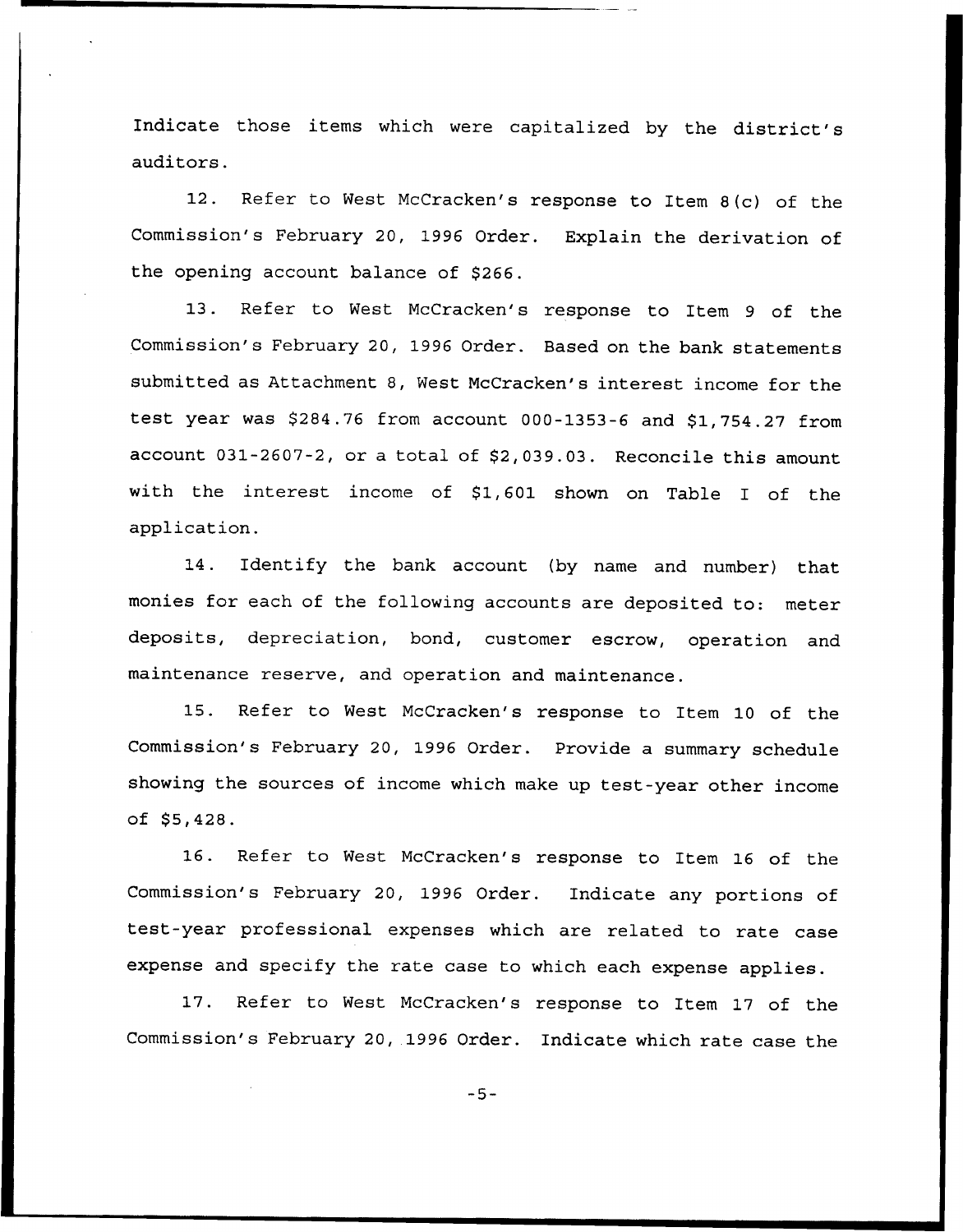expenses apply to and provide a schedule of any expenses included on the invoices which are not rate case expenses.

18. Refer to West McCracken's response to Item 19(a) of the Commission's February 20, 1996 Order. Reconcile the expenses listed in Attachment 17, totaling \$3,926.45, with test-year expense of \$3,616. Explain why this expense should be excluded for ratemaking purposes when a date to eliminate the expense has not been determined.

19. Refer to West McCracken's response to Item 19(d) of the Commission's February 20, 1996 Order. State the date the salaries listed in Attachment 11 became effective.

20. Provide copies of invoices to renew insurance policies that the district has received subsequent to the test year.

21. Refer to West McCracken's response to Item 20 of the Commission's February 20, 1996 Order. Provide a schedule showing the portion of the \$150,000 note with Peoples First Bank that has been drawn to date, any interest payments that have been made to date and any principal payments that have been made to date. Provide an amortization schedule showing the amounts and dates on which the district intends to make its principal and interest payments.

22. Refer to West McCracken's response to Item 22 of the Commission's February 20, 1996 Order. The rates established in Case No. 94-450 were based on a reasonable level of expenses which were adjusted for items that the district felt were necessary to operate efficiently, such as a new truck.

 $-6-$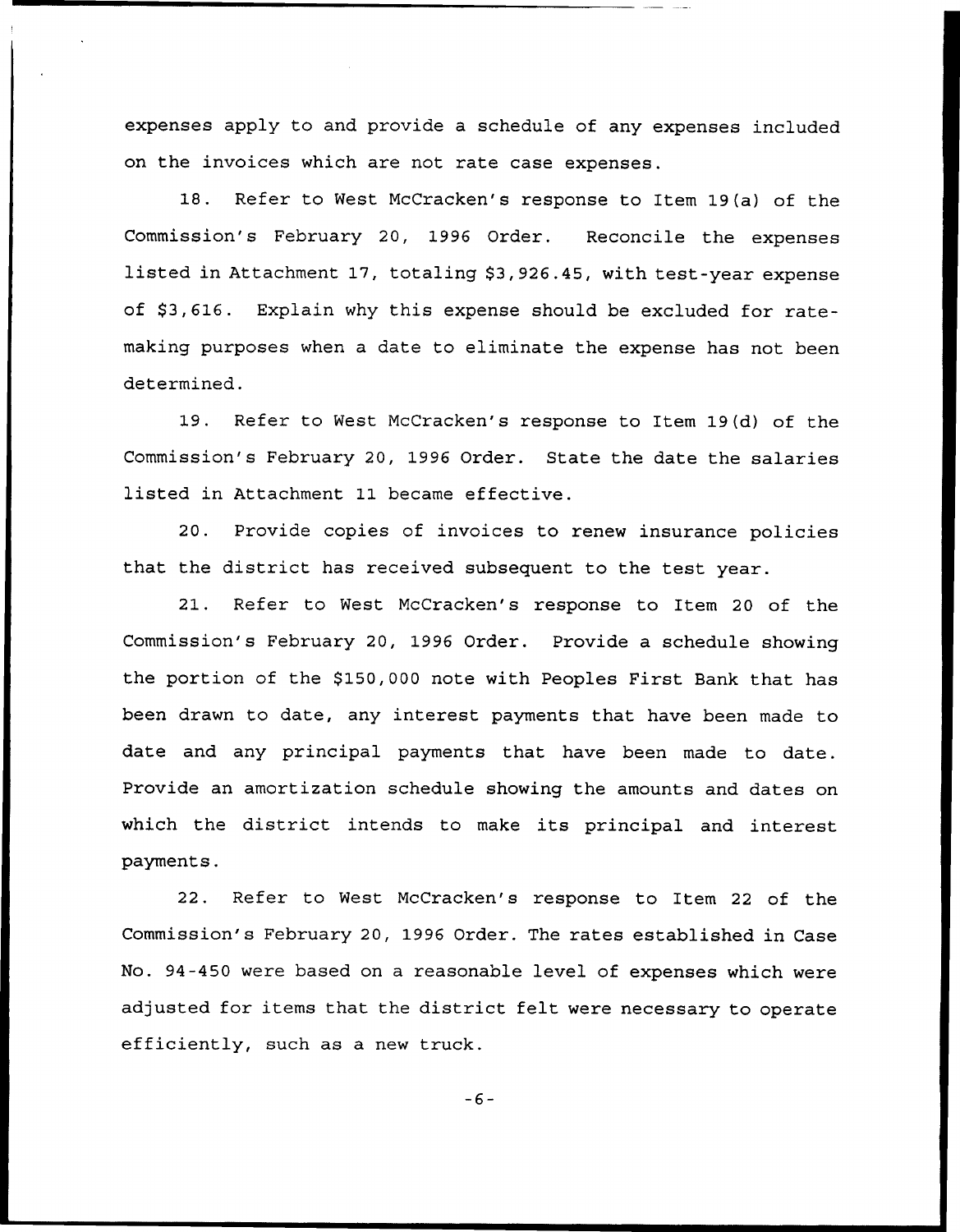a. Explain which expenses are being limited at this time and why.

b. Are expenses being limited to allow the district excess funds to be escrowed to the refund account?

c. Provide the district's basis for the claim it is overearning with specific reference to whether sufficient funds exist to meet normal or reasonable operations and maintenance expenses.

d. Were expenses limited during the test year? If yes, describe the adjustments that should be made to reflect a reasonable level of expense.

23. Provide a copy of West McCracken's bond ordinance.

24. Provide a schedule showing monthly balances for the depreciation and the operation & maintenance reserve bank accounts from July 1995 to the present.

25. Refer to West McCracken's response to Item 23(c) of the Commission's February 20, 1996 Order. Explain how West McCracken determines how much revenue from water sales should be used toward financing construction and how much is simply excess revenue.

26. Refer to West McCracken's response to Item 23(d) of the Commission's February 20, 1996 Order. The final Order issued in Case No. 94-450 approved a surcharge of \$.47 per 1,000 gallons of water sold, to be used to finance the following construction projects:

1. Cunningham & Palestine School Roads \$ 145,000 2. Woodville Road (east) 40,000

 $-7-$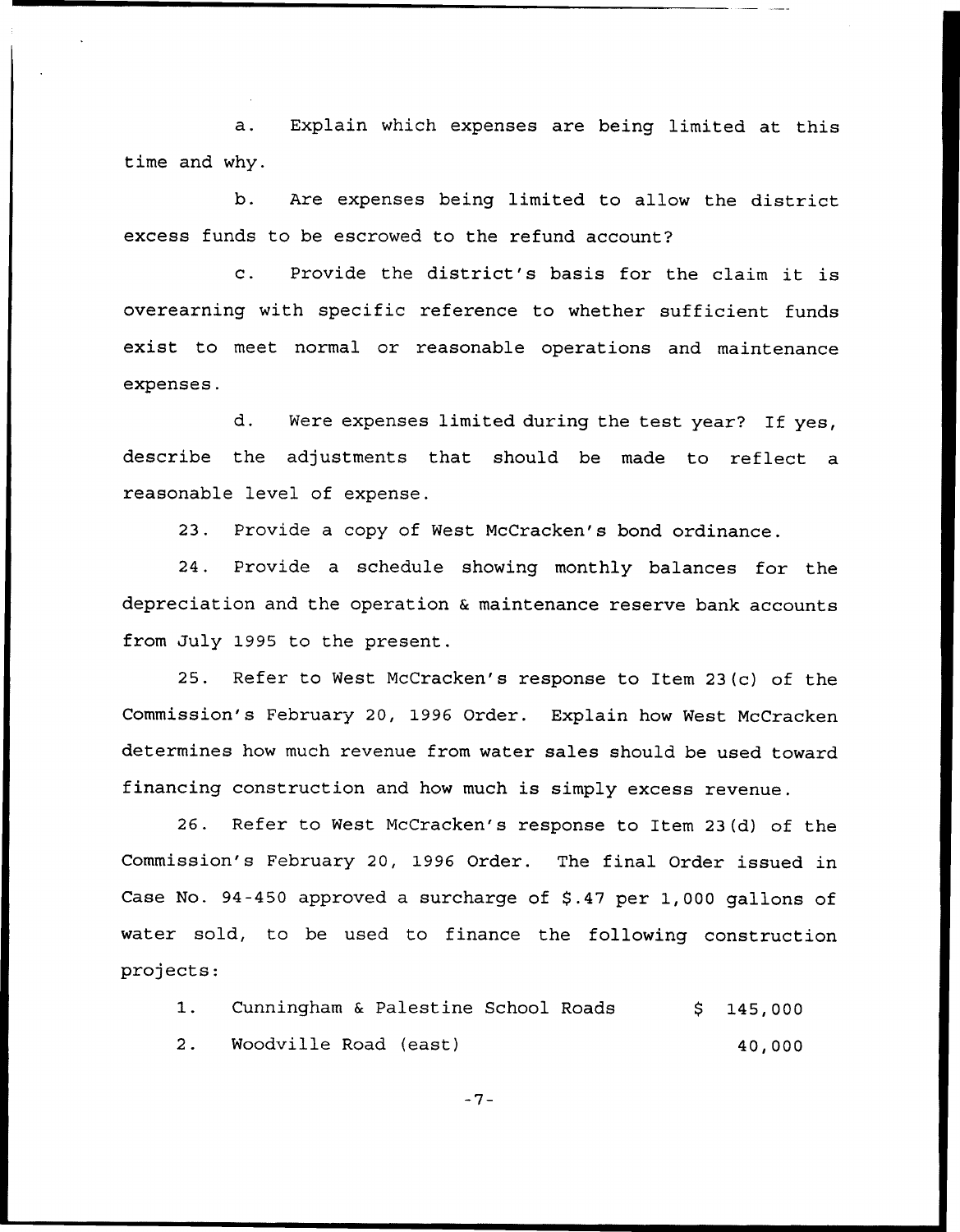|    | 3. Replacement of old lines           | 100,000            |
|----|---------------------------------------|--------------------|
| 4. | PRV's, pump and chlorinator           | 50,000             |
| 5. | Kelly, Magruder & Woodville Roads     | 200,000            |
|    | 6. Hinkleville and West Airport Roads | 150,000            |
| 7. | U.S. 60 and Steele Road               | 200,000            |
| 8. | L. Harris, McKendree Church, and      |                    |
|    | Highway 286                           | <u>650,000</u>     |
|    |                                       | <u>\$1,535,000</u> |

Given the statement that West NcCracken does not anticipate sufficient revenue to construct all items on this list within <sup>5</sup> years:

a. Specify which projects you anticipate constructing or beginning construction on within the 5-year surcharge period.

b. Provide a schedule showing the amount of revenue, by source, the district anticipates accumulating to finance these projects. Specifically reference surcharge revenues, depreciation fund monies and additional operating revenues.

c. If the district is accumulating more revenue than it needs to meet its operating expenses, explain why it would not be more appropriate to terminate the surcharge rather than decrease water rates.

27. Provide a copy of the auditor's summary of accounts used, in lieu of <sup>a</sup> trial balance, to establish <sup>a</sup> beginning basis for the September 30, 1995 income statement.

 $-8-$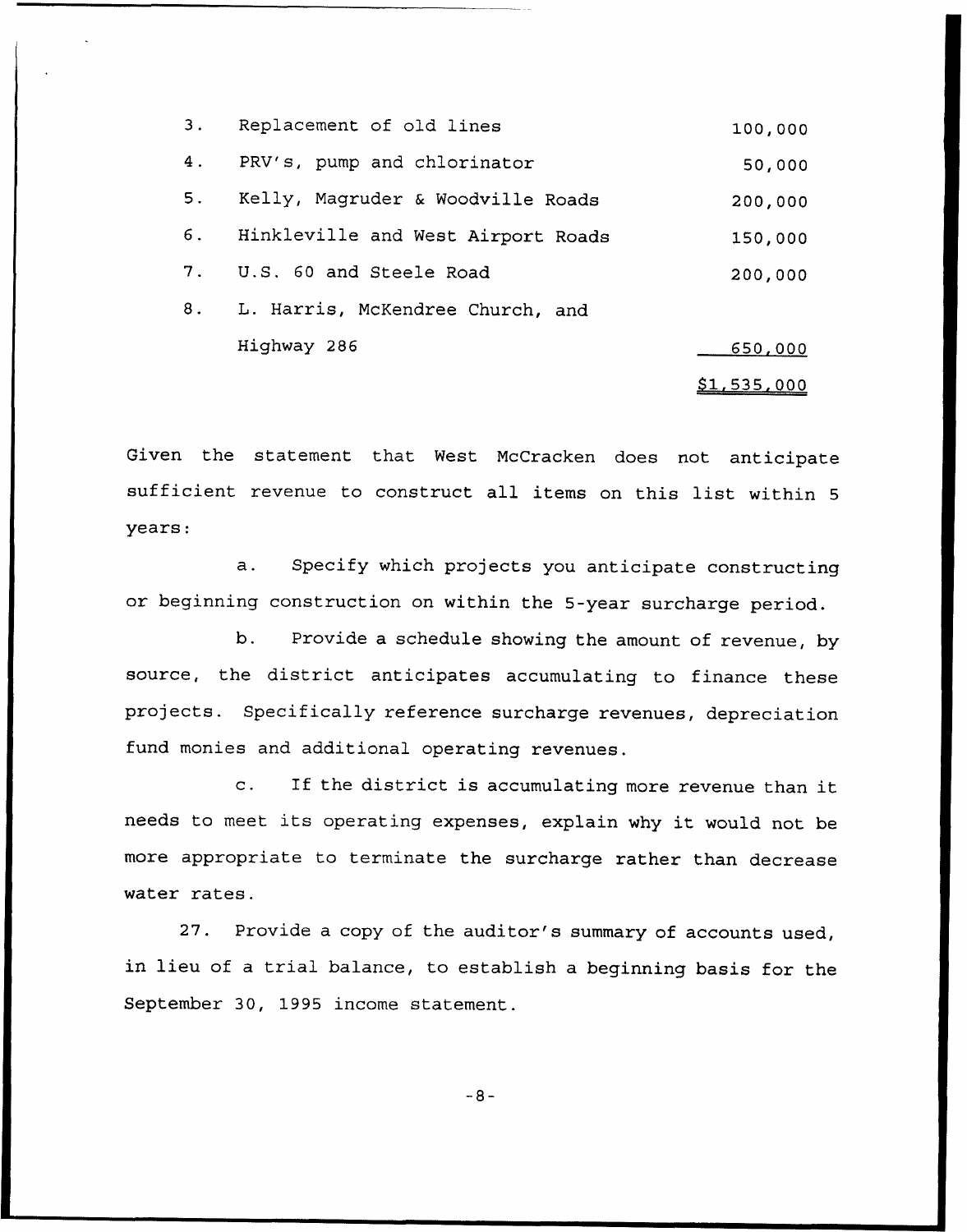28. Refer to West NcCracken's response to Item 27 of the Commission's February 20, 1996 Order. Were the adjusting journal entries, included in Attachment 26, made for the period ending 9- 30-95 or 12-31-95?

29. Refer to the Statement of Operations and Retained Earnings on page <sup>3</sup> of Attachment 24 included in West McCracken's response to Item 25 of the Commission's February 20, 1996 Order. Provide a schedule of West NcCracken's maintenance and telemetering accounts showing 1994 expense before adjustments, the amount of salary expense in each account, and the amount capitalized from each account (broken down by salaries and other). Reference the adjusting journal entry in Attachment 25 which shows the capitalization of these expenses.

30. Describe West NcCracken's policy with regard to travel expense reimbursement and allowed expenses such as meals, beverages, phone charges, etc.

31. Describe West NcCracken's policy with regard to charitable contributions.

32. Describe West NcCracken's policy with regard to petty cash.

33. Refer to Attachment 16 of West NcCracken's response to the Commission's February 20, 1996 Order. Explain what the caps purchased from the Shirt Shack at a cost of \$161.25 were used for.

Done at Frankfort, Kentucky, this 18th day of April, 1996.

By the Commission

ATTEST:

Executive Director